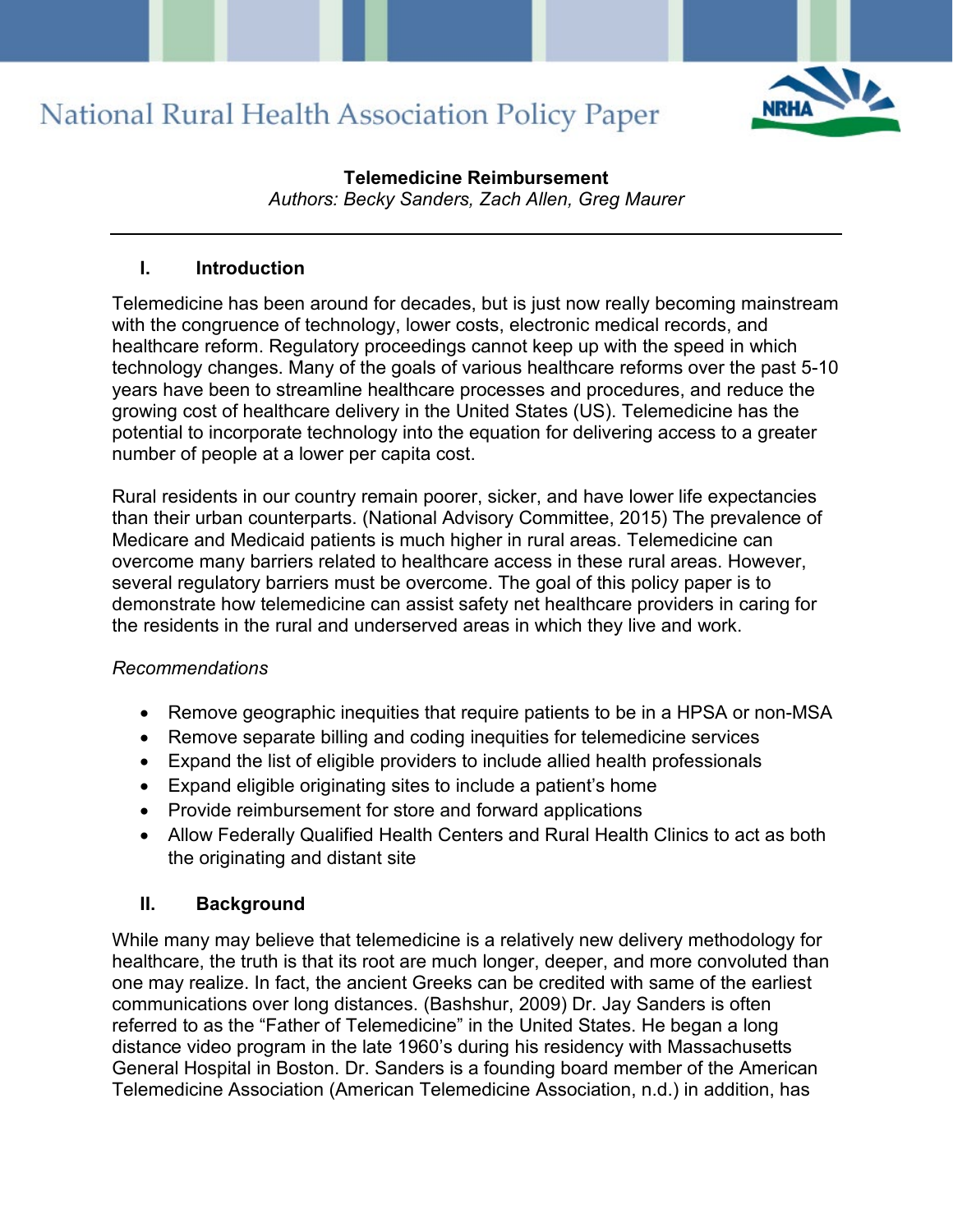

served on numerous boards and committees including the NASA Biological and Physical Research Advisory Committee. (Sanders)

In the United States, Medicare began reimbursing physicians for telemedicine services in the late 1990s. Each year, Medicare adds new CPT codes for telemedicine reimbursement. As of October 2017, forty-eight states and the District of Columbia offer some type of telemedicine reimbursement in their state Medicaid programs. (Center for Connected Health Policy, 2017). Over time, many commercial and private payers have also started reimbursing for telemedicine services. Most commercial insurance reimbursement varies by state and follows any parity legislation for the state. Parity legislation increase the incentive for health care providers to utilize innovative telemedicine technologies like Chronic Care Management and Remote Patient Monitoring to reduce the prevalence of access to health care. (Yang, 2016) United Healthcare is unique in that they have publically posted their national telemedicine policy. (United Healthcare Community Plan, 2017)

In the last ten years, new technologies have had a significant effect the way the public lives their lives. According to Pew Research Center, as of November 2016, 95% of Americans own a cell phone. Of those, 77% are smart phones. (Pew Research Center, 2017) Consumers are becoming more reliant on their smart phones and tablets. As the cost and availability of consumer healthcare activity trackers, fitness applications, and Bluetooth enabled devices expand, so does the appetite of the consumer for instant gratification. Their desire for healthcare services has likewise expanded with the advent of Electronic Medical Records, Healthcare Portals, and movements like Meaningful Use in the healthcare industry. Technology savvy individuals now want to receive healthcare services directly from electronic devices, just like they order household goods from Amazon.com.

Many studies and clinical trials have been conducted around the cost effectiveness of telemedicine and the consensus seems to be that telemedicine can be a cost effective approach. According to the American Hospital Association, in 2012, patients participating in their telemedicine program constituted a savings of \$6500 per patient compared to patients who did not participate in telemedicine. The cost of treating a patient for telemedicine was approximately \$1600 per year vs \$13,000 a year for traditional homebased care provided by the VA. It also reduced hospital admissions by 19% and a 25% reduction in bed days. (American Hospital Association, 2016) With rural Americans having less access to healthcare, less access to reliable transportation, greater distances to travel to receive the care and lower income than their urban counterparts the benefits of telemedicine should be able to provide Medicare and Medicaid recipients a similar benefit as it did to the VA.

The National Quality Forum conducted a valuable report regarding the efficacy of telemedicine. (National Quality Forum, 2017) They found that telehealth, by overcoming geographical distances; can build efficiencies into the healthcare delivery system. The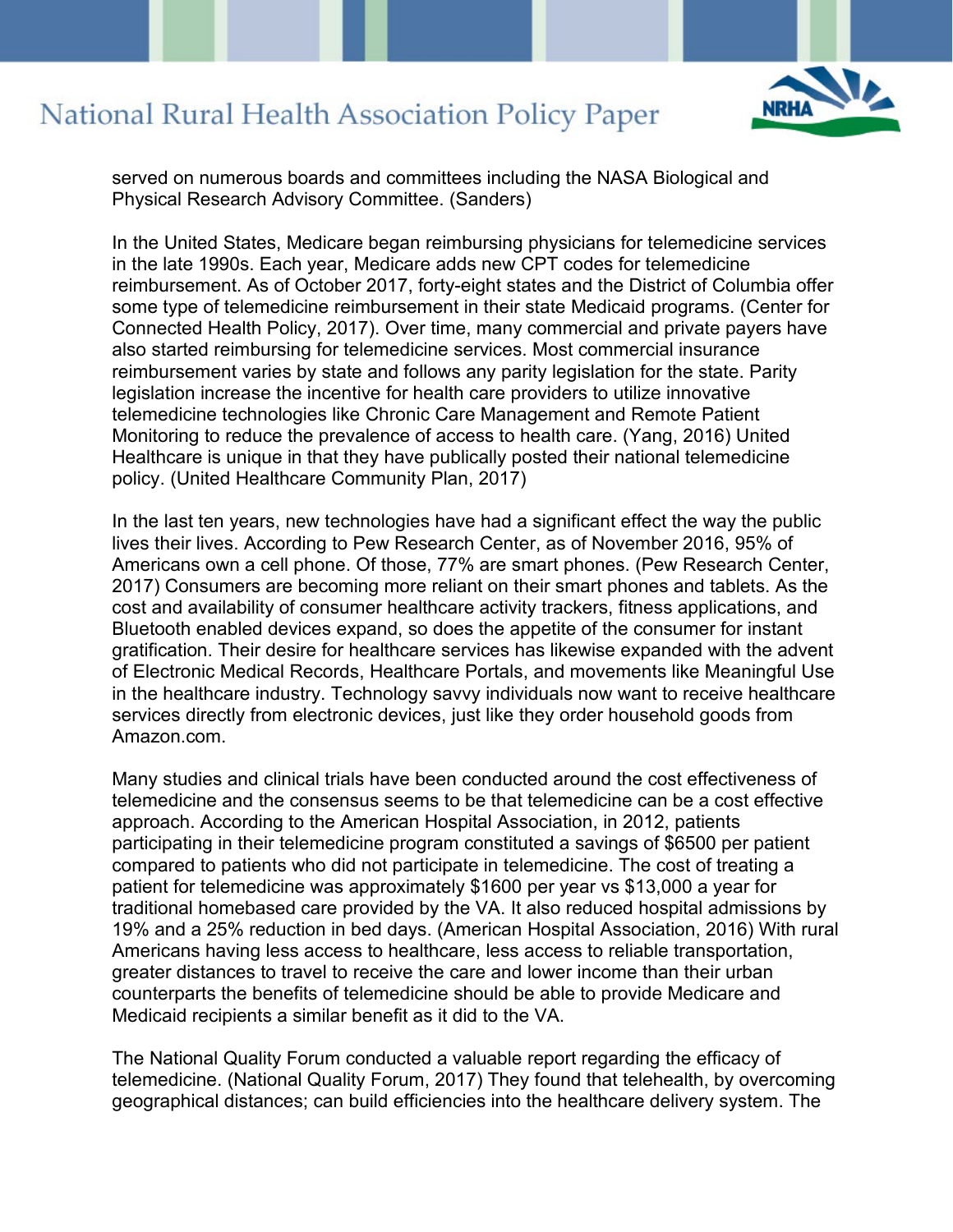

committee measured various methods of telehealth. The report serves to further research in telehealth methodologies by serving as a foundation for quality measurement. They determined that telehealth activities would be especially useful in rural and underserved areas where patients have more risk factors and tend to be older.

### **III. Types of Telemedicine Programs**

Similar to the myriad of telemedicine technology companies, the number of unique telemedicine services is also expansive. Following are four main categories most programs fall under:

- Primary Care
	- $\circ$  Direct-to-consumer programs fall into this category. Any time a patient is seen through the use of synchronous audio and video technology by a primary care provider who is at a distance from the patient.
- **Specialty Care** 
	- o Prominent examples of this are telestroke, teleneurology, and tele-trauma. Rural hospitals often contract with specialty providers to treat patients as quickly as possible without transporting the patient long distances.
- Integrated Behavioral Health
	- o This category encompasses everything from emergency psychological examinations for a patient who presents in an Emergency Department (ED) without a full-time psychologist to outreach programs for Post-Traumatic Stress Disorder.
- School Based Programs
	- $\circ$  This type of program allows school aged children to be seen by a physician, nurse practitioner, or physician assistant during the school day, without leaving the school grounds. This eliminates the need for the parent to leave work (and possibly have decreased wages) in order to take their child to the doctor. In instances where the child does not have a primary care physician, this would eliminate improper use of the local ED or minute clinic. School based programs have become so popular that there is now an organization dedicated to providing support for these types of programs: School Based Health Alliance: http://www.sbh4all.org/tag/telemedicine/
- Project ECHO
	- o Project ECHO started at the University of New Mexico and has expanded all over the country. It is a hub-and-spoke model for specialists to share their knowledge and expertise. https://echo.unm.edu/

## **IV. Financial Viability**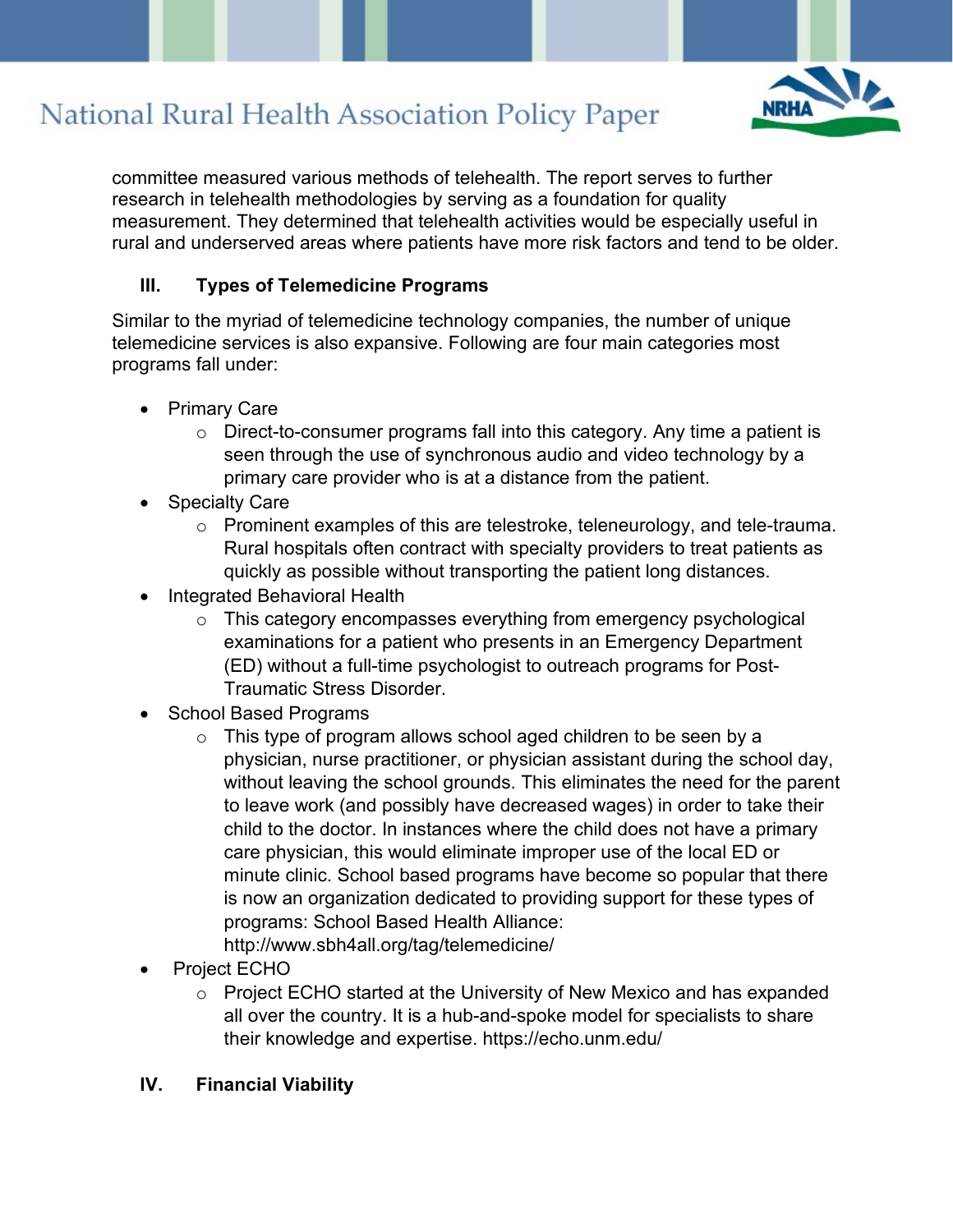

Financial viability of telemedicine programs is often limited by reimbursement. (Arndt, 2017) In many rural communities served by Rural Health Clinics, Community Health Centers and Rural Hospitals, the payer mixes are predominately Medicare or Medicaid. According to the 2010 Census, 23% of Medicare beneficiaries live in rural America. (Rural Health Information Hub, 2014) For non-elderly in rural areas, 24% rely on Medicaid for their health coverage. (Foutz, 2017) Added to that, the major reimbursement challenges inhibiting wider implementation of telemedicine throughout the United States are ironically also Medicare and Medicaid, who also have the most restrictive payment methods for telemedicine services.

#### *Medicare telemedicine reimbursement is limited by:*

- Geographic restrictions (originating site must be outside of a Metropolitan Statistical Area (MSA) or in a rural Health Professional Shortage Area (HPSA) located in a rural census tract
- Provider eligibility (only physicians, nurse practitioners, physician assistants, nursemidwives, clinical nurse specialists, certified registered nurse anesthetists, clinical psychologists, clinical social workers, and registered dieticians or nutrition professionals
- Coding (less than 100 eligible PCHPCS/CPT codes)
- Ineligibility of store and forward sites (only available in demonstration projects in Hawaii and Alaska)

## *Restrictions for Rural Health Clinics is further limited by*

• Originating site only – RHCs are only authorized to serve as originating sites for telehealth services, and may not serve as distant sites for telehealth services.

Restrictions for Federally Qualified Health Centers is further limited by (Centers for Medicare and Medicaid Services, 2016)

• Originating site only – Federally Qualified Health Centers are only authorized to serve as originating sites for telehealth services, and may not serve as distant sites for telehealth services.

The current reimbursement policy outlined by CMS requiring the aforementioned limitations continues to restrict the access of tele-health on a broader scale. By limiting reimbursement to less than 100 CPT/HCPCS Codes and to beneficiaries in geographic locations of less than 50,000 people or less located in a HPSA, the benefits of telemedicine are very restricted.

Healthcare providers must adapt to multiple billing and coding processes. Beginning January 1, 2018, a '02' Place of Service (POS) code should be used on Medicare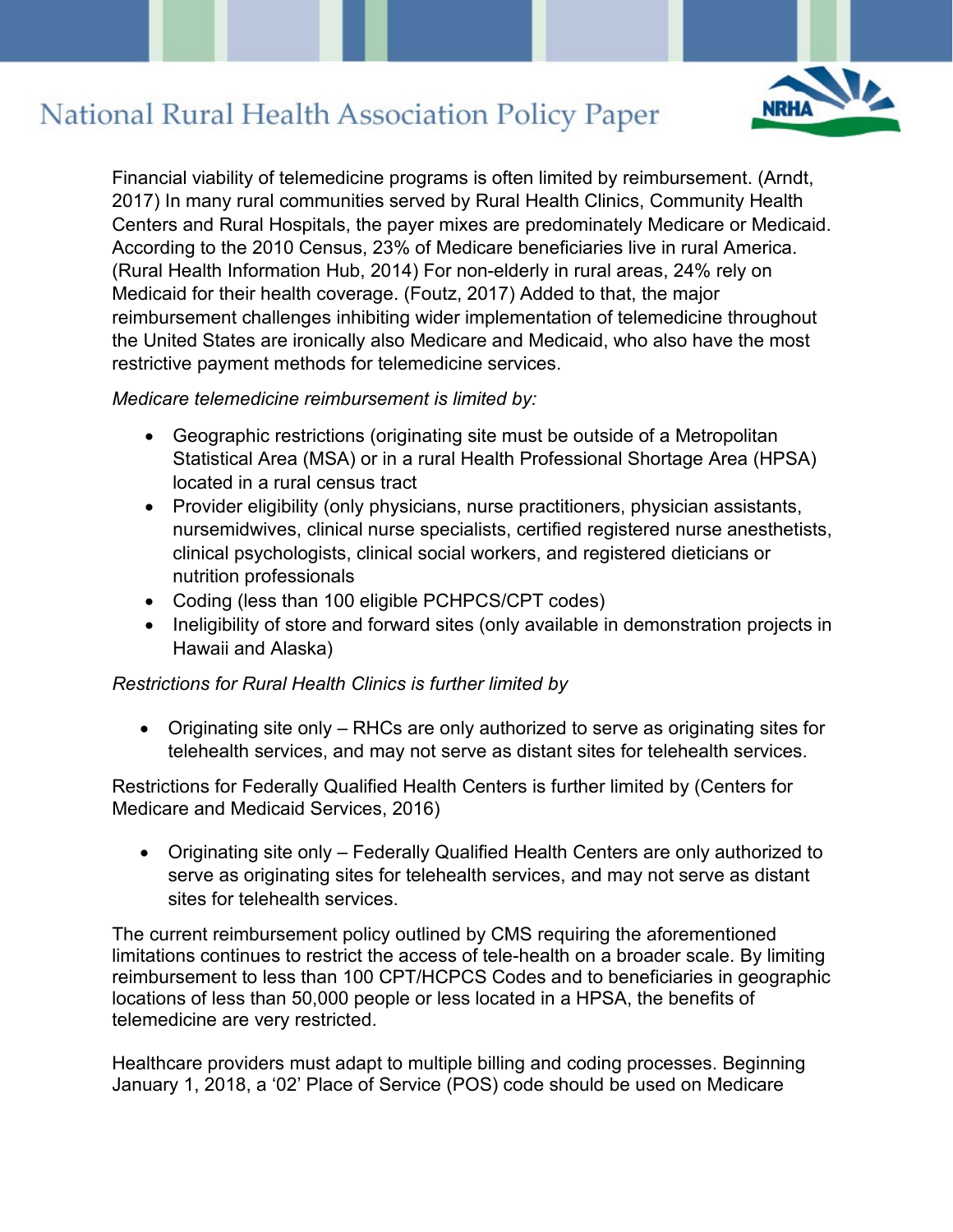

claims to indicate that a service 'meets telemedicine requirements'. (MLN Matters, 2017) This POS code was previously introduced in 2017, replacing the GT modifier that was previously used to indicate that a service was provided via telemedicine. However, distant site services that are billed under CAH method II billing should still use the GT modifier, and the GQ modifier to still to be used by demonstration projects in Alaska and Hawaii. For 2018, CMS has not adopted the 95 modifier that was adopted by the American Medical Association in 2017.

Medicaid telemedicine reimbursement varies from state to state (Center for Connected Health Policy, 2017):

- 49 states and the District of Columbia have a definition for telehealth, telemedicine, or both
- 48 states and the District of Columbia provide reimbursement for live video
- 15 states provide reimbursement for store and forward
- 21 states provide reimbursement for remote patient monitoring (RPM).
- 30 states require informed consent before payment is allowed
- 9 states issue specific licenses of certificates related to telemedicine
- 8 states have adopted the 02 POS code (as of October 2017)
- 4 states have adopted the 95 modifier (as of October 2017)
- The programs very greatly by state allowing for misunderstanding and acceptance

While Medicaid is administered on the state level by design, often times the states will follow the lead of federal precedent in health care policy. By not having a strong national standard for telehealth reimbursement, each state has devised very different rules, which creates severe limitations in some states and a broader acceptance nationally. While the elimination of the GT modifier was not a surprise to Medicaid programs, only a few adopted the 02 POS in 2017. With the 2018 elimination of the Medicare GT modifier, hopefully more Medicaid programs will change their billing processes to be consistent with the new 2018 Medicare guidelines. (CCHP, 2017)

As long as telemedicine is seen as a cost-driver to our system and remains a perceived threat by some providers as a competition to a traditional practice, it will never fully be utilized to its potential. We need to find payment models that offer ideas such as providing a capitated payment system to providers per beneficiary but gives providers leeway to use telemedicine as a tool in achieving outcomes if we want to see wider implementation nationally. We also need to address the inconsistencies state by state to develop a more uniform telemedicine system. With so much uncertainty and with the various health reform proposals being considered in Washington DC, it is hard to develop a consistent advocacy strategy until we can be more certain of the structure of our health care reimbursement policy nationally.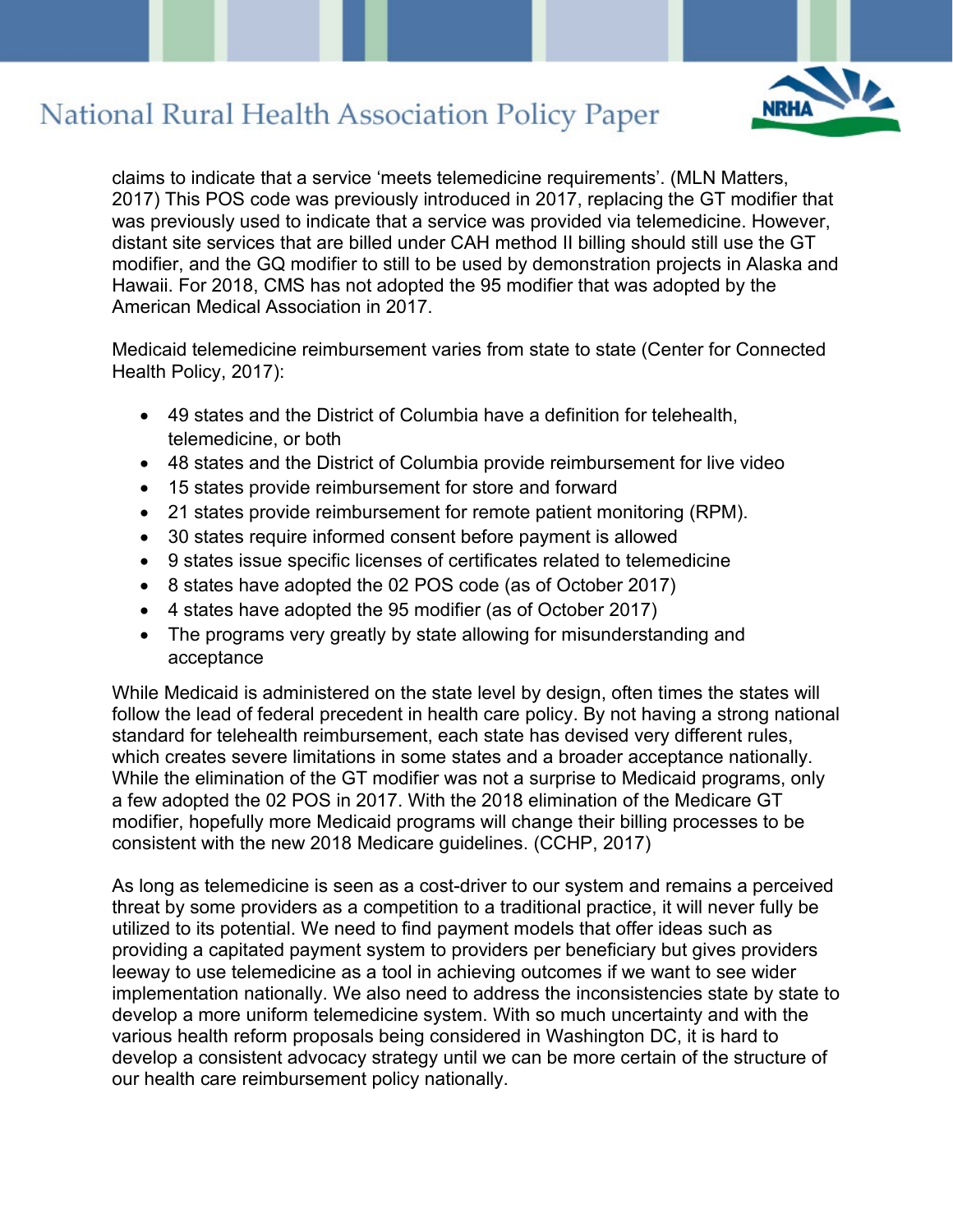

## **V. Has telemedicine finally found its niche?**

While telemedicine technologies have existed for nearly 50 years, it is only in the past five to seven years that telemedicine has really started hitting the mainstream media. The healthcare industry is in a perfect storm, with healthcare costs approaching 20% of the Gross Domestic Product (GDP). (CMS, 2017) In 2015, healthcare spending in the US was 17.8% of the GDP. During the same period, we have seen the emergence of Electronic Medical Records, Health Information Exchanges, and wearable healthcare tracking devices. Buzzwords in the healthcare industry range from Triple Aim to Population Health and Value-Based Purchasing. The CMS Innovation Center (CMMI) has created the Medicare Shared Savings Program (MSSP), which is a form of an Accountable Care Organizations (ACO). These and many other programs have been created to reign in the increasing cost of healthcare in the US. The use of telemedicine within these innovative programs allow health care providers to be more creative in the way they serve the needs of the individuals in their market areas.

#### *Innovative Programs with Telemedicine Components*

Chronic Care Management - CMS Introduced the CPT Code 99490 in 2015. (CMS, 2017) In 2017, CMS introduced two additional CPT codes for Complex CCM; 99487 and 99489. While none of these codes is telemedicine codes, the provision of these services often includes the use of telemedicine technology. Yet many healthcare providers are still not taking advantage of these revenue streams.

MACRA, MIPS, and APM - MACRA stands for the Medicare Access & CHIP Reauthorization Act. (CMS, 2015) The MACRA program was introduced by the Department of Health and Human Services as a way to tie Medicare payments to quality and value through Alternative Payment Models (APM). The goal of the Meritbased Incentive Payment System (MIPS) is to link quality and value to fee-forservice payments. MACRA streamlines the Physician Quality Reporting Program (PQRS), Value-Based Payment Modifiers, and the Medicare EHR Incentive Program into MIPS. MIPS uses a composite performance score to adjust provider's Medicare Part B base rates by 4% (positive or negative) in 2019 and ranges up to 9% by 2022. In order the meet the quality and value goals in the different categories under MACRA, healthcare providers will need to be innovative in the way they deliver healthcare services. The incorporation of telemedicine technologies can be a tool to help achieve the overarching goals for value and quality.

Comprehensive Primary Care Plus is a unique public-private partnership - (Center for Medicare and Medicaid Services, 2018) that gives practices flexibility and additional financial resources for improving the quality of care and reducing unnecessary services. This national program aimed at strengthening primary care is an advanced primary care medical home model. As of January 2018, there are nearly 3,000 primary care practices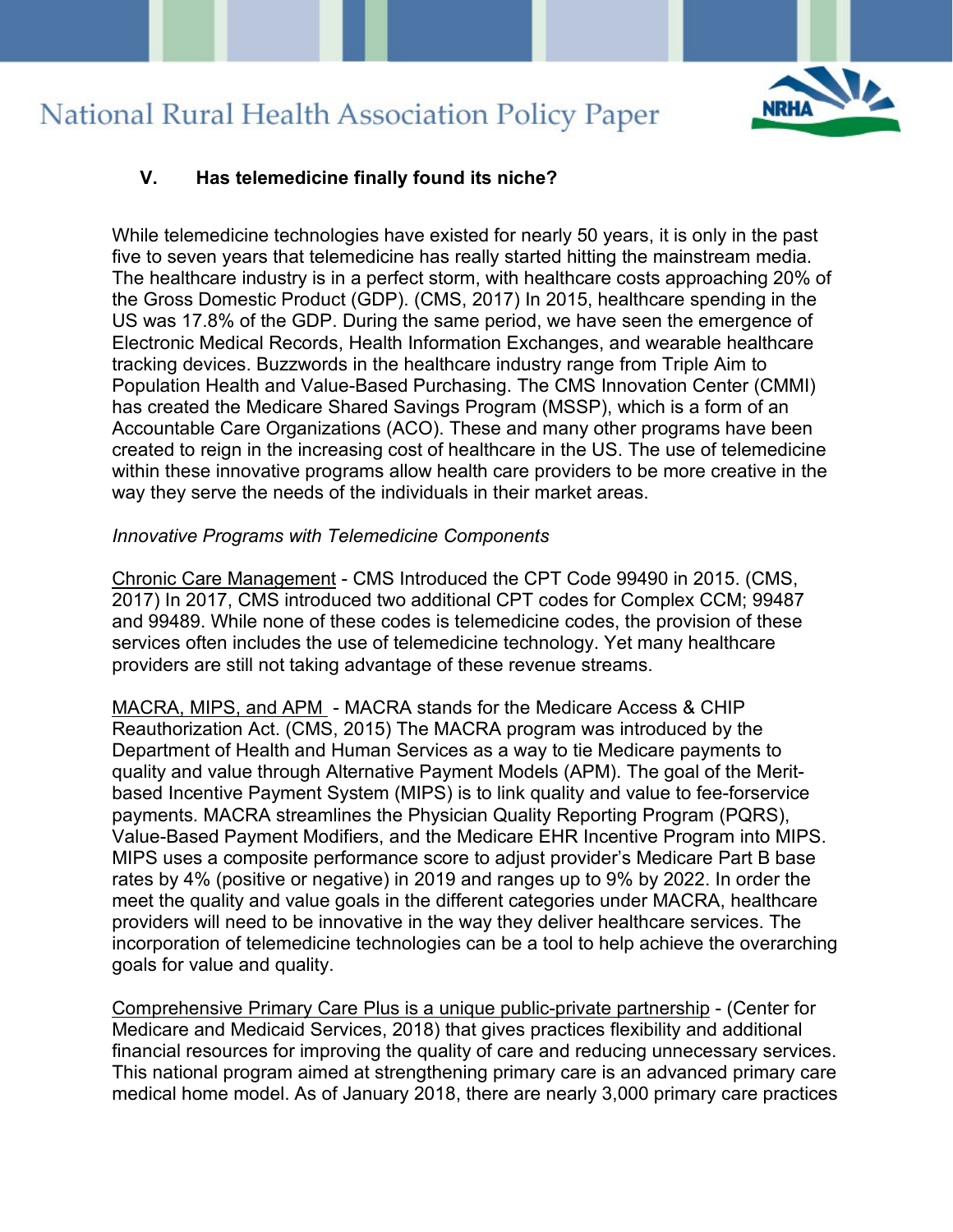

participating in the program. The program includes three payment elements: 1) Care Management Fee, Performance-Based Incentive Payments, and 3) Payment under the Medicare Physician Fee Schedule. These payment elements include risk-adjusted payments that allow for provider flexibility in treating patients via telemedicine, or by incorporating other cost effective population health programs like chronic care management and remote patient monitoring.

Next Generation Accountable Care Organizations - are able to file a telemedicine waiver (Centers for Medicare & Medicaid Services, 2017) that allows them to provide healthcare services to Medicare beneficiaries who are in their homes. This waiver effectively eliminates the need for the beneficiary to be physically located at an eligible originating site like a clinic or Critical Access Hospital; it also eliminates the restriction that the originating site be located outside of a Metropolitan Statistical Area (MSA) or in a rural Health Professional Shortage Area (HPSA). Extending this waiver to all ACOs would allow increased access to health care services to a larger rural population throughout the country.

#### Wearables and Apps

Many consumers today already use health related wearables and apps to improve their health. The number of technology vendors and solutions in this market is an everchanging landscape. The National Telehealth Technology Assessment Resource Center (TTAC, 2013) has created toolkits for guiding healthcare providers in the decision making process when evaluating telemedicine technology devices. Working with primary healthcare providers to track patient health data for chronic care management seems an easy next step in the evolution from fee-for-service to valuebased purchasing methodologies of increasing quality measures and providing better outcomes for our patients. Technology advances have always outpaced legislation and probably always will. It is up to legislators to codify language broad enough to allow for proper patient care, while yet being flexible enough to allow technology advances to thrive.

#### Direct-to-Consumer

The Direct-to-Consumer telemedicine platforms that allow patients to download an application on a smart phone or tablet and access a health care provider within minutes are becoming more popular, While this market is one of the newest areas of telemedicine, is also one of the most rapidly changing types of telemedicine related services. The concept for this type of direct connection between a consumer/patient and a healthcare provider can be traced back as far as 1999 for Joseph Kvedar. (Kvedar, 2014) He recalls a speaking engagement in 1999 about "a webcam application that would allow a non-dermatologist" (like a primary care doctor) "to upload images of a patient's skin". The dermatologists in the room felt threatened and did not think such an application would ever be used. But yet, in 2014 when the article was written, Direct-to-